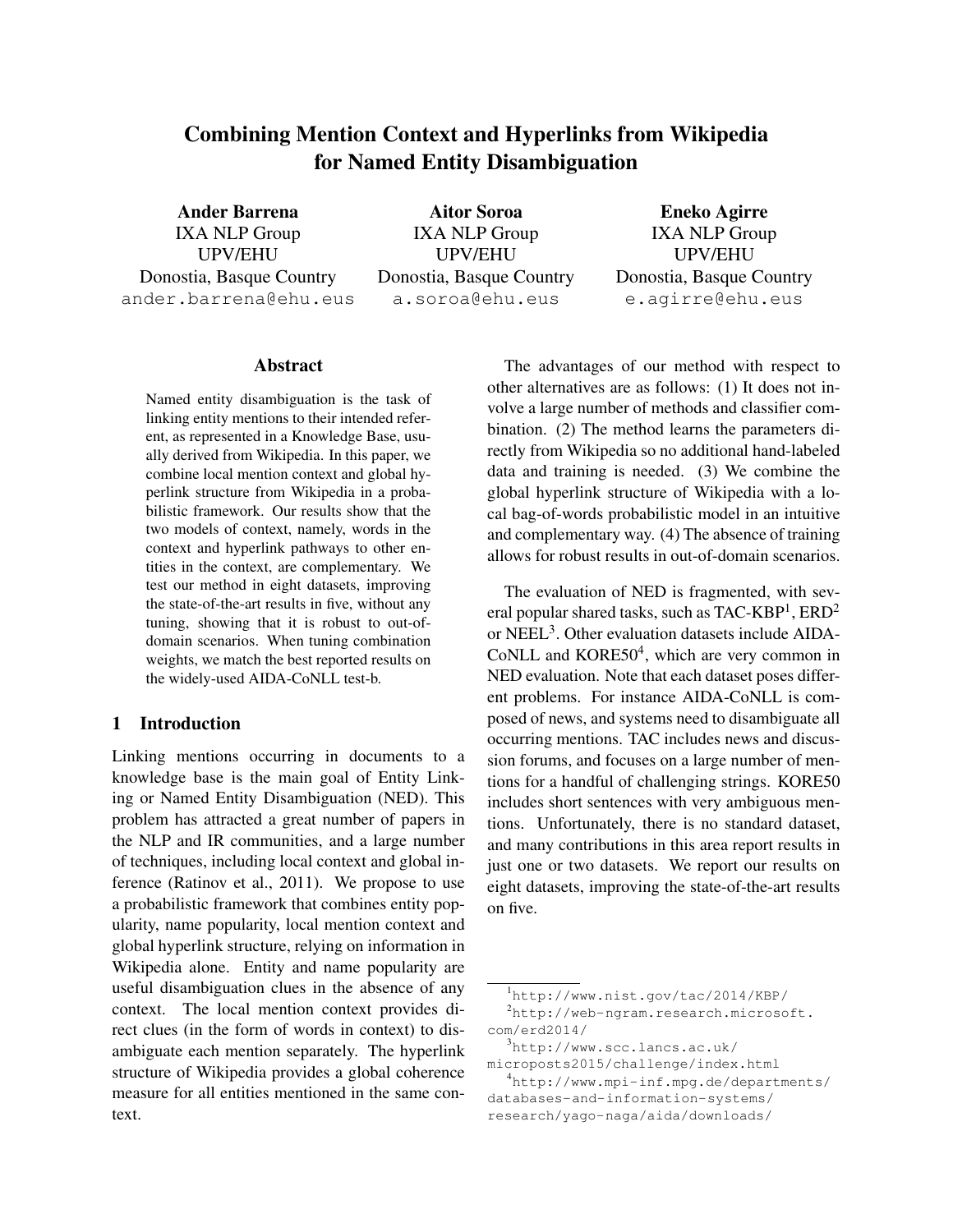#### 2 Resources

The knowledge used by our Bayesian network comes from Wikipedia. We extract three information resources to perform the disambiguation: a dictionary, textual contexts and a graph.

The dictionary is an association between strings and Wikipedia articles. We construct the dictionary using article titles, redirections, disambiguation pages, and anchor text. If the mention links to a disambiguation page, it is associated with all possible articles the disambiguation page points to. Each association between a string and article is scored with the prior probability, estimated as the number of times that the mention occurs in the anchor text of an article divided by the total number of occurrences of the mention. We choose candidate entities for disambiguation by just assigning all entities linked to the mention in the dictionary.

In addition we build a graph using the Wikipedia link structure, where entities are nodes and edges are anchor links among entities from Wikipedia. We used the third-party dictionary and graph described in (Agirre et al., 2015), which is publicly available<sup>5</sup>.

Finally, we extract textual contexts for all the possible candidate entities from a Wikipedia dump. We collect all the anchors including a link to each entity in Wikipedia, and extract a context of 50 words around the anchor link.

#### 3 A Generative Bayesian Network

Given a mention  $s$  occurring in context  $c$ , our system ranks each of the candidate entities e. Figure 1 shows the dependencies among the different variables. Note that context probability is given by two different resources.

Candidate entities are ranked combining evidences from 4 different probability distributions, which we call entity knowledge  $P(e)$ , name knowledge  $P(s|e)$ , context knowledge  $P(c_{bow}|e)$  and graph knowledge  $P(c_{\text{grf}}|e)$  respectively.

Entity knowledge  $P(e)$  represents the probability of generating entity e, and is estimated as follows:

$$
P(e) = \frac{Count(e) + 1}{|M| + N}
$$



Figure 1: Dependencies among variables in a Bayesian network. The network gives as a result this formula:  $P(s, c_{\text{bow}}, c_{\text{grf}}, e) = P(e)P(s|e)P(c_{\text{bow}}|e)P(c_{\text{grf}}|e).$ 

where  $Count(e)$  describes the entity popularity, e.g., the number of times the entity  $e$  is referenced within Wikipedia,  $|M|$  is the number of entity mentions and  $N$  is the total number of entities in Wikipedia. As can be seen, the estimation is smoothed using the *add-one* method.

Name knowledge  $P(s|e)$  represents the probability of generating a particular string s given the entity e, and is estimated as follows:

$$
P(s|e) = \theta \frac{Count(e, s)}{Count(e)} + (1 - \theta) \frac{Count(s)}{|M|}
$$

where  $Count(e, s)$  is the number of times mention s is used to refer entity e and  $Count(s)$  is the number of times mention s is used as an anchor.  $\theta$  parameter is set to 0.9 according to development experiments done in the AIDA-CoNLL development set (also known as AIDA-CoNLL test-a, cf. Section 4).

The context knowledge is modeled in two different ways. In the bag-of-words model,  $P(c_{\text{bow}}|e)$ represents the probability of generating context  $c =$  $\{w_1, w_2, \ldots, w_n\}$  given the entity e, and is estimated as follows:

$$
P(c_{\text{bow}}|e) = P_e(w_1)P_e(w_2)...P_e(w_n)
$$

where  $P_e(w)$  is estimated as:

$$
P_e(w) = \lambda P'_e(w) + (1 - \lambda) P_w(w)
$$

 $P'_e(w)$  is the maximum likelihood estimation of each word  $w$  in the context of  $e$  entity. Context words are smoothed by  $P_w(w)$  that is the likelihood of words in the whole Wikipedia.  $\lambda$  parameter is set to 0.9 according to development experiments done in AIDA-CoNLL test-a.

The graph knowledge is estimated using personalized Pagerank. We used the probabilities returned

<sup>5</sup>http://ixa2.si.ehu.eus/ukb/ukb-wiki. tar.bz2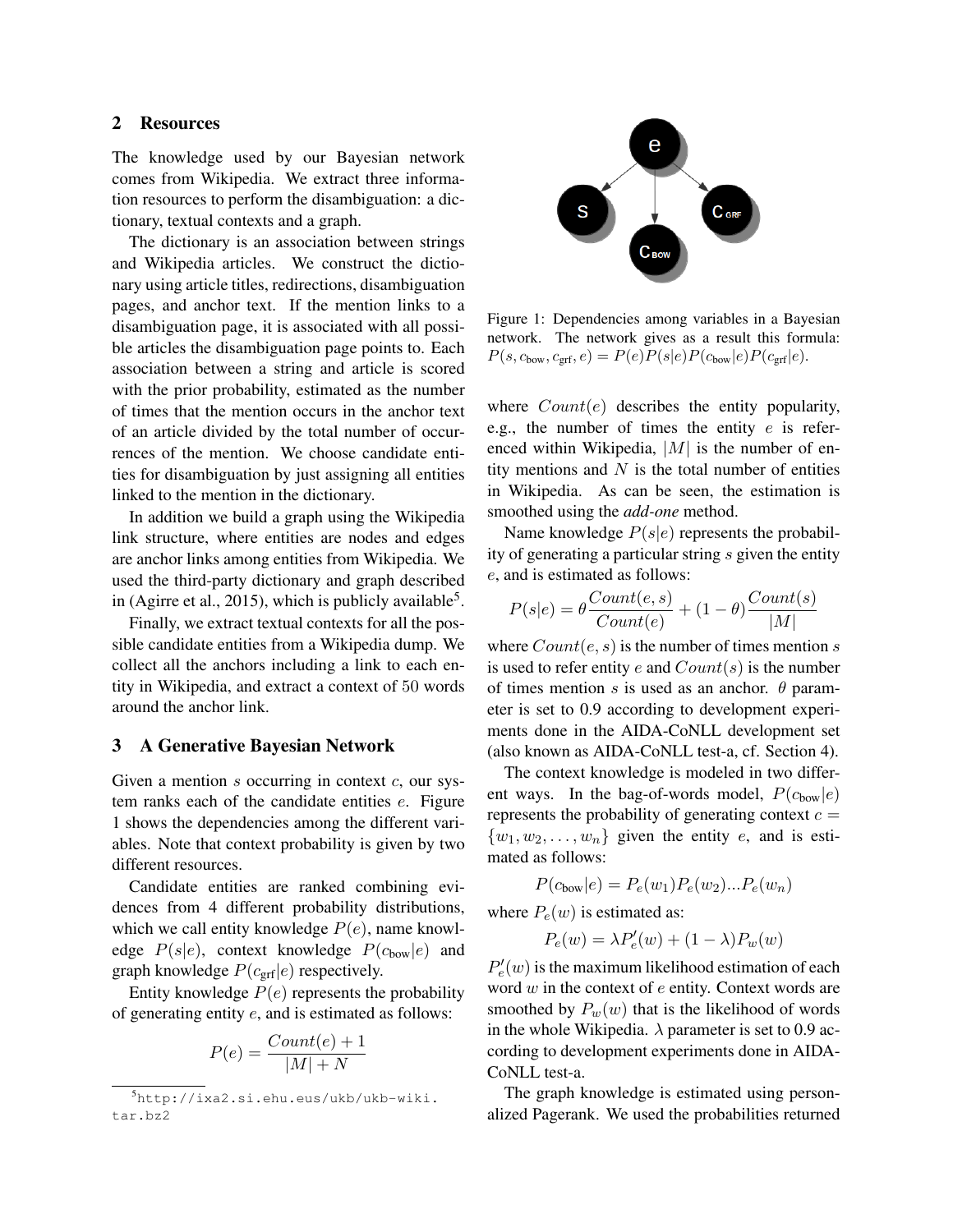by UKB<sup>6</sup> (Agirre et al., 2015). This software returns  $P(e|c_{\text{grf}})^7$  the probability of visiting a candidate entity when performing a random walk on the Wikipedia graph starting in the entity mentions in the context. In order to introduce it in the generative model, we must first convert it to  $P(c_{\text{grf}}|e)$ . We use Bayes' formula to estimate the probability:

$$
P(c_{\rm grf}|e) = P(e|c_{\rm grf}) P(c_{\rm grf})/P(e)
$$

Finally, the *Full Model* combines all evidences to find the entity that maximizes the following formula:

$$
e = \underset{e}{\arg\max} P(s, c_{\text{bow}}, c_{\text{grf}}, e) =
$$
  
arg
$$
\underset{e}{\arg\max} P(e)P(s|e)P(c_{\text{bow}}|e)P(c_{\text{grf}}|e)
$$

#### 4 Experiments

We tested our algorithms on a wide range of datasets: AIDA-CoNLL test-b (Hoffart et al., 2011), KORE50 (Hoffart et al., 2012) and six TAC-KBP<sup>8</sup> datasets corresponding to six years of the competition (Aida, Kore and Tac hereafter). No corpus was used for training the parameters of the system, apart from Wikipedia, as explained in the previous sections.

We used gold-standard mentions and we evaluated only those mentions linked to a Wikipedia entity (ignoring so-called NIL cases). Depending on the dataset, we used the customary evaluation measure: micro-accuracy (Aida, Kore, Tac09 and Tac10) or Bcubed+ (Tac11, Tac12, Tac13 and Tac14)<sup>9</sup>.

Each gold standard uses a different Wikipedia version: 2010 for Aida and Kore, 2008 for Tac. We use the Wikipedia dump from 25-5-2011 to build our resources, as this is close to the versions used at the time. We mapped gold-standard entities to 2011 Wikipedia automatically, using redirects in the 2011 Wikipedia. This mapping could cause a small degradation of our results.

#### 4.1 Results

The top 4 rows in table 1 show the performance of the different combinations among probabilities. The remaining row shows the best results reported to date on those datasets (see caption for details).

The results suggest that each probability contributes to the final score of the *Full Model*, shown on row 4, showing that both context models are complementary between each other<sup>10</sup>. The only exception is Tac13, where the bow model is best.

Our system obtains very good results in all datasets, excelling in Tac09-10-11-12-13, where it beats the state-of-the-art. The figures obtained by the *Full Model* on Aida, Kore and Tac14 are close to the best results. Note that the table shows the results of the system reporting the best values for each dataset, that is, our system is compared not to one single system but to all those systems. For example, (Hoffart et al., 2012) reported lower figures for Kore, 64.58. Regarding the results for TAC-KBP, the full task includes linking to the Knowledge Base and detecting and clustering NIL mentions. In order to make results comparable to those for in Aida and Kore, the table reports the results for mentions which are linked to the Knowledge Base, that is, results where NIL mentions are discarded.

## 5 Adjusting the model to the data

We experimented with weighting the probabilities to adapt the *Full Model* mentioned above to a specific scenario. For the *Weighted Full Model*, we introduce the  $\alpha$ ,  $\beta$ ,  $\gamma$  and  $\delta$  parameters<sup>11</sup> as follows:

$$
e = \underset{e}{\arg\max} P(s, c_{\text{bow}}, c_{\text{grf}}, e) =
$$

$$
\underset{e}{\arg\max} P(e)^{\alpha} P(s|e)^{\beta} P(c_{\text{bow}}|e)^{\gamma} P(c_{\text{grf}}|e)^{\delta}
$$

Weighting may change the optimal configuration for  $\theta$  and  $\lambda$ , we thus optimized all parameters on the development set of Aida, yielding  $\theta = 0.9$ ,  $\lambda = 0.7$ ,  $\alpha = 0.2$ ,  $\beta = 0.1$ ,  $\gamma = 0.6$  and  $\delta = 0.1$  performing a exhaustive grid search. The step size used in this experiment is 0.1. The parameters yielded high results for development, up to 83.48.

Table 2 summarizes the results of the *Weighted Full Model* for Aida, showing that model reaches 84.88 points, a la par to the best micro accuracy reported by (Houlsby and Ciaramita, 2014) and above

<sup>6</sup>http://ixa2.si.ehu.es/ukb/

<sup>&</sup>lt;sup>7</sup>Note that, contrary to us, the results in (Agirre et al., 2015) multiply the Pagerank probability with the prior.

<sup>8</sup>http://www.nist.gov/tac/publications/ index.html

<sup>&</sup>lt;sup>9</sup>Note that Tac14 results correspond to the so-called Diagnostic Entity Linking task.

<sup>&</sup>lt;sup>10</sup>The results of our combination involving the UKB software are not comparable to those reported by (Agirre et al., 2015), due to the different formulation of the probability distribution which involves the prior.

 $11\alpha + \beta + \gamma + \delta = 1$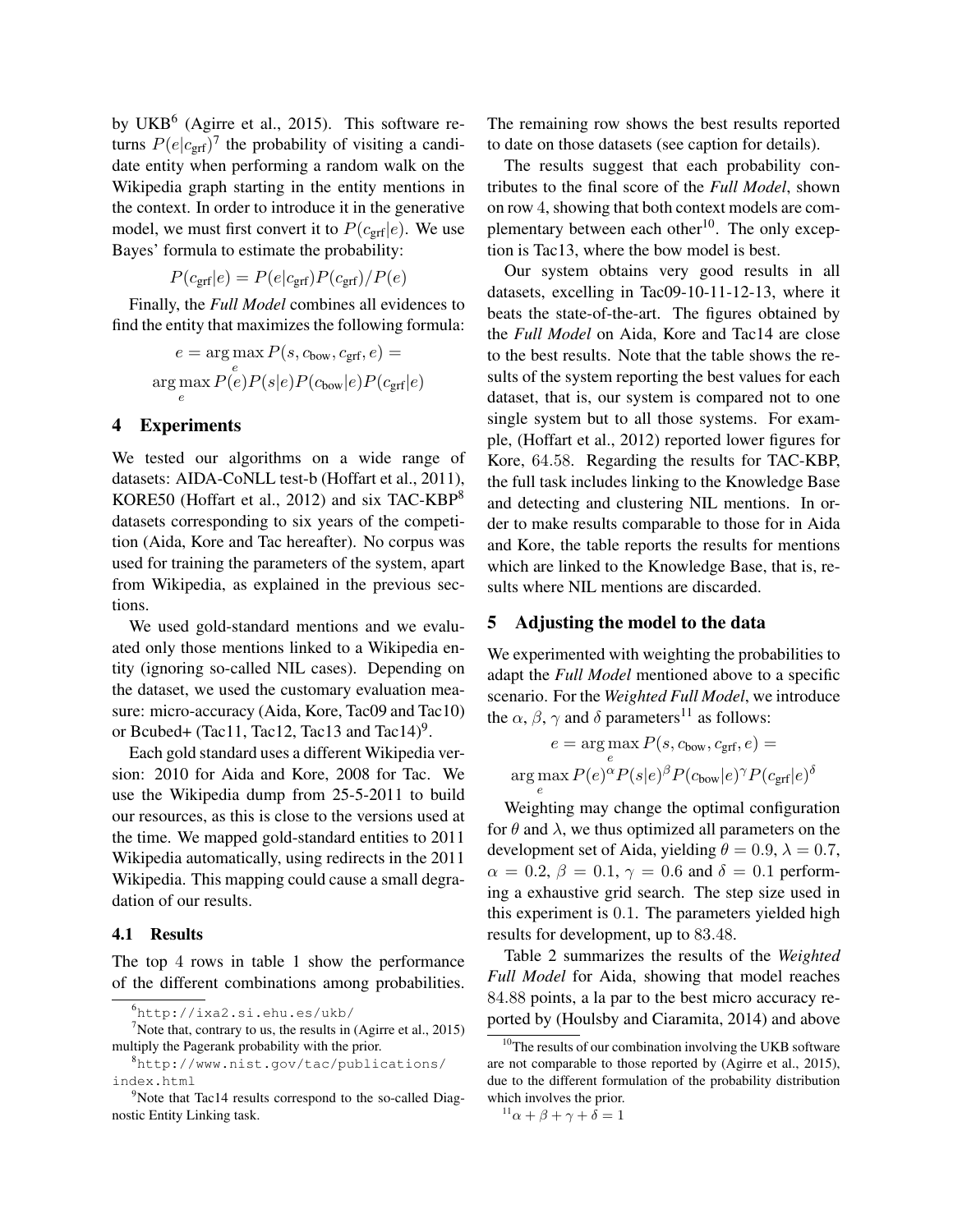| Test                                               | Aida  | Kore  | Tac09    | Tac10  | Tac11    | Tac12    | Tac13  | Tac14 |
|----------------------------------------------------|-------|-------|----------|--------|----------|----------|--------|-------|
| P(e)P(s e)                                         | 67.54 | 35.42 | 67.04    | 76.96  | 67.83    | 46.20    | 66.54  | 62.01 |
| $\overline{P(e)}P(s e)P(c_{\text{bow}} e)$         | 75.05 | 60.42 | 77.19    | 85.20* | 75.55    | 57.06    | 74.56* | 71.21 |
| $P(e)P(s e)P(c_{\text{grf}} e)$                    | 76.83 | 54.86 | 79.40*   | 83.92* | 79.75    | $70.13*$ | 70.21  | 71.28 |
| $P(e)P(s e)P(c_{\text{bow}} e)P(c_{\text{grf}} e)$ | 83.28 | 70.83 | $82.21*$ | 85.98* | $81.85*$ | $71.65*$ | 73.99* | 76.48 |
| Best (state-of-the-art)                            | 84.89 | 71.50 | 79.00    | 80.60  | 80.10    | 68.50    | 71.80  | 79.60 |

Table 1: Bold marks the best value among probability combinations, and \* those results that overcome the best value reported in the state-of-the-art: (Houlsby and Ciaramita, 2014) for Aida, (Moro et al., 2014) for Kore, (Han and Sun, 2011) for Tac09 and see TAC-KBP proceedings for the rest $8$ .

| <b>Test</b>                                                                                      | Aida  |
|--------------------------------------------------------------------------------------------------|-------|
| $P(e)P(s e)P(c_{\text{bow}} e)P(c_{\text{grf}} e)$                                               | 83.28 |
| $\overline{P(e)^{\alpha}P(s e)^{\beta}P(c_{\text{bow}} e)^{\gamma}P(c_{\text{grf}} e)^{\delta}}$ | 84.88 |
| (Moro et al., 2014)                                                                              | 82.10 |
| (Hoffart et al., 2011)                                                                           | 82.54 |
| (Houlsby and Ciaramita, 2014)                                                                    | 84.89 |

Table 2: Micro accuracy results for Aida introducing the *Weighted Full Model* in row 2.

those reported by (Hoffart et al., 2011; Moro et al., 2014) (respectively,  $82.54^{12}$  and  $82.10$ ). Unfortunately the parameter distribution seems to depend on the test dataset, as the same parameters failed to improve the results on the other datasets.

# 6 Related Work

The use of Wikipedia for named entity disambiguation is a common approach in this area. In the related field of Wikification, (Ratinov et al., 2011) introduced the supervised combination of a large number of global and local similarity measures. They learn weights for each of those measures training a supervised classifier on Wikipedia. Our approach is different in that we just combine four intuitive methods, without having to learn weights for them. Unfortunately they don't report results for NED.

(Moro et al., 2014) present a complex graphbased approach for NED and Word Sense Disambiguation which works on BabelNet, a complex combination of several resources including, among others, Wikipedia, WordNet and Wiktionary. Our results are stronger over Aida, but not on the smaller Kore.

(Hoffart et al., 2011) presents a robust method based on entity popularity and similarity measures, which are used to build a mention/entity graph. They include external knowledge from Yago, and train a classifier on the train part of Aida, obtaining results comparable to ours. Given that we do not train on in-domain training corpora, we think our system is more robust.

The use of probabilistic models using Wikipedia for NED was introduced in (Han and Sun, 2011). In this paper, we extend the model with a global model which takes the hyperlink structure of Wikipedia into account.

(Houlsby and Ciaramita, 2014) presents a probabilistic method using topic models, where topics are associated to Wikipedia articles. They present strong results, but they need to initialize the sampler on another NED system, Tagme (Ferragina and Scaiella, 2012). In some sense they also combine the knowledge in the graph with that of a local algorithm (Tagme), so their work is complementary to ours, but in their case the improvement obtained when using the graph is negligible. They only provide results on Aida, and it is thus not possible to compare their robustness with that of our algorithm.

## 7 Conclusions and future work

Bayesian networks provide a principled method to combine knowledge sources. In this paper we combine popularity, name knowledge and two methods to model context: bag-of-words context, and hyperlink graph. The combination outperforms the

 $12$ Note that values by (Hoffart et al., 2011) were reported on a subset of Aida. The micro accuracy results reported in our table correspond to the latest best model from the Aida web site: http://www.mpi-inf.mpg.de/departments/ databases-and-information-systems/ research/yago-naga/aida/.